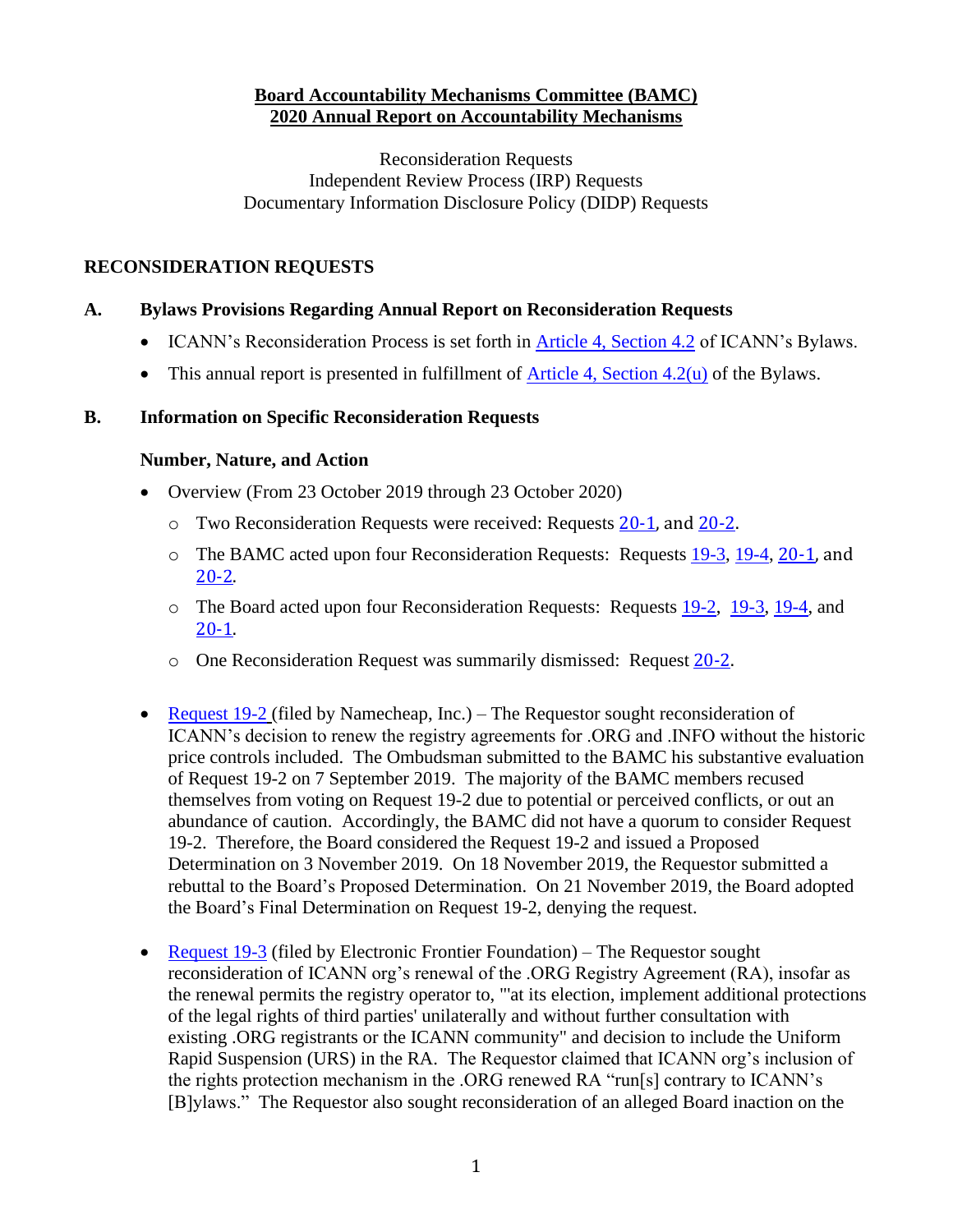basis that the ICANN Board did not vote on the .ORG renewed RA, alleging that this inaction was based on the Board's consideration of inaccurate relevant information and the Board's failure to consider material information. The Ombudsman submitted to the BAMC his substantive evaluation of Request 19-3 on 7 September 2019. The majority of the BAMC members recused themselves from voting on Request 19-3 due to potential or perceived conflicts, or out an abundance of caution. Accordingly, the BAMC did not have a quorum to consider Request 19-3. Therefore, the Board considered Request 19-3 and issued a Proposed Determination on 3 November 2019. On 18 November 2019, the Requestor submitted a rebuttal to the Board's Proposed Determination, followed by the Requestor's presentation to the BAMC on 25 November 2019. On 12 December 2019, the Board adopted the Board's Final Determination on Request 19-3, denying the request.

- [Request 19-4](https://www.icann.org/resources/pages/reconsideration-19-4-merck-kgaa-request-2019-10-15-en) (filed by Merck KGaA and Merck Registry Holdings, Inc.) The Requestors sought reconsideration of ICANN org's denial of their mutual request for a second postponement of a string contention auction for .MERCK (Second Request). The Requestors asserted that ICANN staff's denial of the Second Request failed to consider material information and contradicted ICANN org's policies of: (i) favoring the voluntary settlement of string contention and treating auctions as a matter of last-resort; and (ii) allowing for discretionary waiver of deadlines in the Applicant Guidebook. The Requestors also asserted that the denial of the Second Request was contrary to ICANN org's Commitment to "[m]ake decisions by applying documented policies neutrally and objectively with integrity and fairness." On 21 November 2019, the Ombudsman recused himself from consideration of Request 19-4. On 19 December 2019, the BAMC issued a Recommendation on Request 19- 4. Following consideration of the Requestors' rebuttal, the Board adopted the BAMC's Recommendation on Request 19-4, denying the request.
- [Request 20-1](https://www.icann.org/resources/pages/reconsideration-20-1-namecheap-request-2020-01-09-en) (filed by Namecheap, Inc.) The Requestor sought reconsideration of: (i) the removal of the price control provisions from the .ORG registry agreement; and (ii) ICANN's conduct with respect to its evaluation of the proposed Change of Control of Public Interest Registry, the registry operator for .ORG. On 18 March 2020, the BAMC reviewed Request 20-1 "to determine if it is sufficiently stated." Except for the remaining claim stated above, the BAMC determined that the other three claims in Request 20-1 did not meet the requirements for bringing a reconsideration request and, on that basis, summarily dismissed those claims. Pursuant to Article 4, Section 4.2(l)(ii) of the ICANN Bylaws, the Ombudsman submitted to the BAMC his substantive evaluation of what remained of Request 20-1 on 3 April 2020. On 21 April 2020, the BAMC issued a Recommendation on Request 20-1. Following consideration of the Requestors' rebuttal, on 20 May 2020 the Board adopted the BAMC's Recommendation on Request 20-1, denying the request.
- [Request 20-2](https://www.icann.org/resources/pages/reconsideration-20-2-rose-request-2020-06-19-en) (filed by Emily Rose Trust) The Requestor sought reconsideration of proceeding conducted under Uniform Dispute Resolution Policy (UDRP). The BAMC determined that Request 20-2 is not sufficiently stated because the Requestor's claim is beyond the scope of a reconsideration request given that the Requestor is not challenging an action or inaction taken by the ICANN Board or ICANN stafff. On 16 July 2020, the BAMC summarily dismissed Request 20-2 pursuant to Article 4, Section 4.2(k) of the Bylaws.

#### **Number of Reconsideration Requests Pending** (as of 23 October 2020)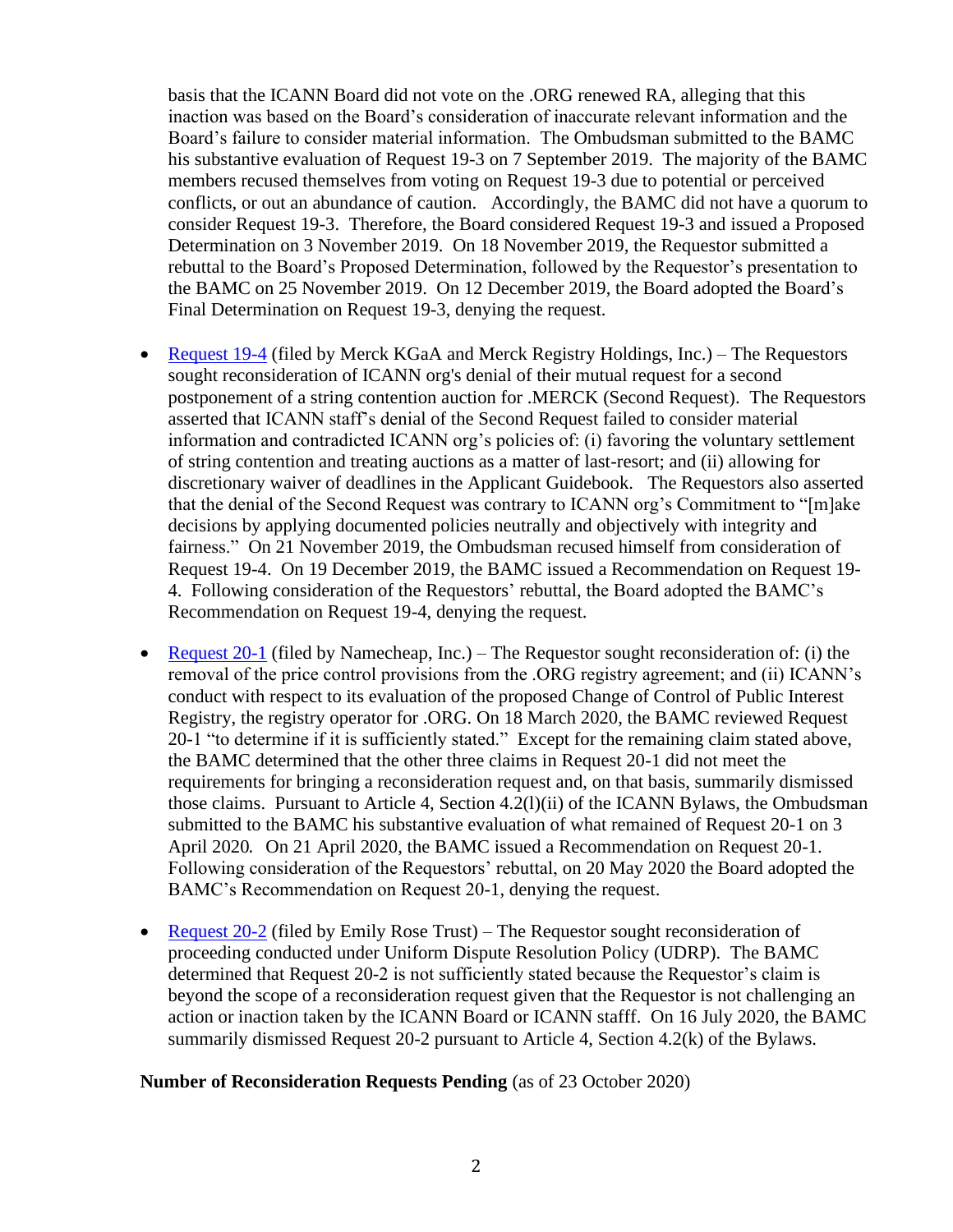• There are no Reconsideration Requests pending.

## **Number of Reconsideration Requests the BAMC Declined to Consider**

• The BAMC has not declined consideration of any Reconsideration Requests submitted between the Annual General Meeting in 2019 and the date of this report.

# **Other Accountability Mechanisms Available to Denied Requestors**

• ICANN makes available the Ombudsman and the Independent Review Process as additional mechanisms to enhance ICANN accountability to persons materially affected by its decisions. The Ombudsman separately reports on his activities.

# **INDEPENDENT REVIEW PROCESS (IRP) REQUESTS**

## **A. General Information Regarding IRPs**

In accordance with [Article 4, section 4.3](https://www.icann.org/resources/pages/governance/bylaws-en/#article4) of the Bylaws, ICANN has designated the International Centre for Dispute Resolution as the body to process requests for independent review of Board or staff actions alleged by any affected party to be inconsistent with ICANN's Articles of Incorporation or Bylaws. Many parties invoke the voluntary Cooperative Engagement Process (CEP) prior to the filing of an IRP, for the purpose of narrowing the issues that are stated within the request for independent review.

# **B. Information on Specific IRPs**

### **Number and Nature**

• From 23 October 2019 through 23 October 2020, two IRPs were initiated, no IRPs have concluded, and three IRPs are pending.

# **Initiated and Pending:**

• Fegistry, LLC, Minds + Machines Group, Ltd., Radix Domain Solutions Pte. Ltd., and Domain [Ventures Partners PCC Limited v. ICANN](https://www.icann.org/resources/pages/irp-fegistry-et-al-v-icann-hotel-2019-12-20-en) (.HOTEL) – Fegistry, LLC *et al.* (collectively, "Claimants") initiated an IRP on 16 December 2019 challenging: (a) the Board's denial of Reconsideration Request 16-11 (relating to the Community Priority Evaluation (CPE) of HTLD's .HOTEL application, the CPE Process Review, and the Portal Configuration issue); (b) the Board's denial of Reconsideration Request 18-6 (relating to FTI's CPE review, and the Board's adoption of the CPE Process Review Reports); and (c) an alleged change in HTLD's ownership structure without requiring a new CPE.

On 30 January 2020, Claimants filed a Request for Interim Measures of Protection, requesting, in part, that the .HOTEL contention set remain on hold during the pendency of the IRP. On 7 August 2020, the Emergency Panelist denied in part and granted in part Claimants' Request for Interim Measures of Protection – the .HOTEL contention set will remain on hold during the pendency of this IRP.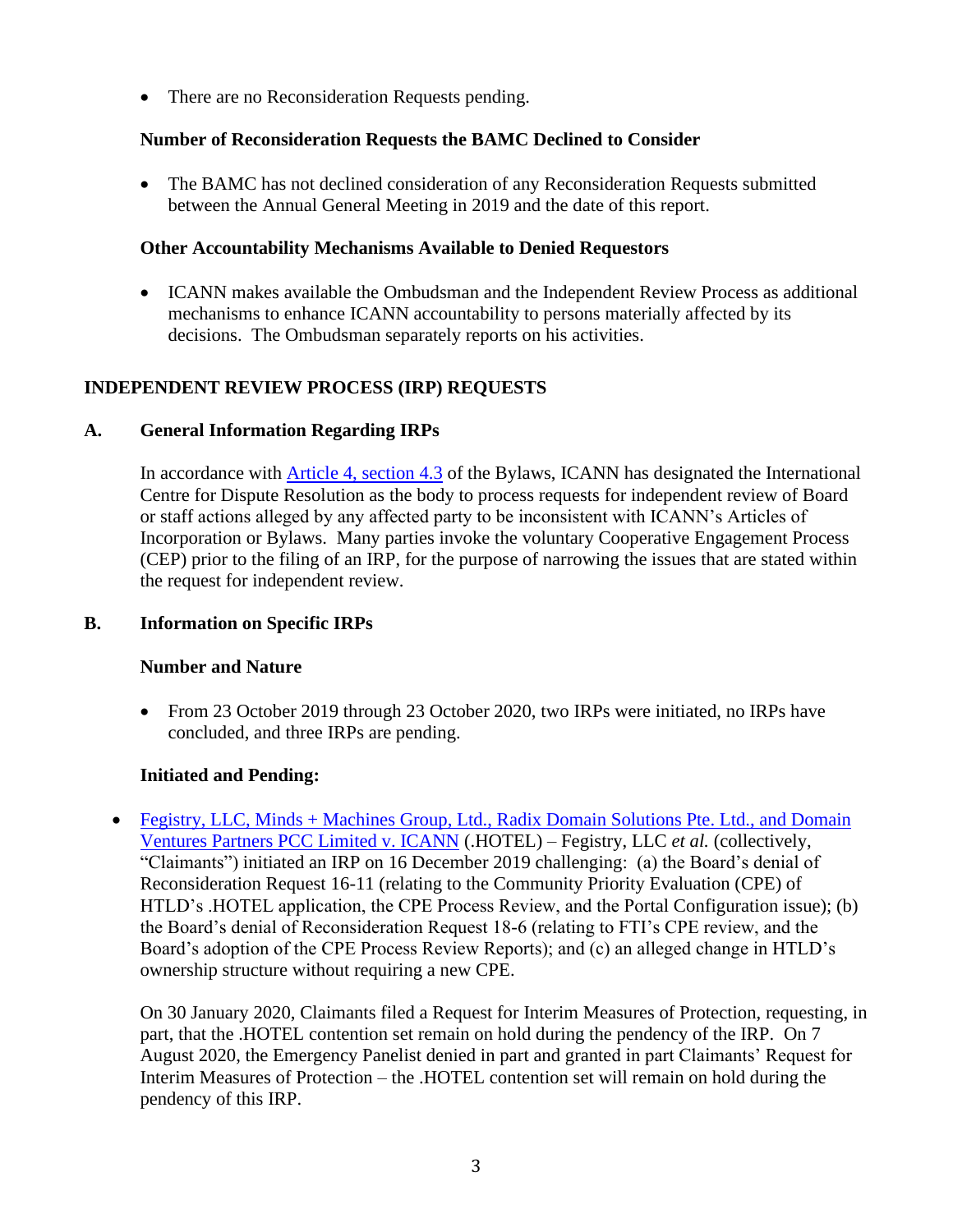• [Namecheap, Inc v. ICANN](https://www.icann.org/resources/pages/irp-namecheap-v-icann-2020-03-03-en) (.ORG, .INFO, .BIZ) – Namecheap, Inc. initiated an IRP on 25 February 2020 challenging: (i) the lack of price caps in the 2019 Registry Agreements for .ORG, .INFO and .BIZ; and (ii) ICANN organization's consideration of Public Interest Registry's (PIR's) request for indirect change of control (Change of Control Request).

Namecheap also submitted a Request for Interim Measures of Protection, seeking to prevent ICANN from approving the Change of Control Request during the pendency of the IRP. On 20 March 2020, the Emergency Panelist denied Namecheap's Request for Interim Measures.

## **Pending:**

• [Afilias Domains No. 3 Limited \(Afilias\) v. ICANN](https://www.icann.org/resources/pages/irp-afilias-v-icann-2018-11-30-en) (.WEB) – Afilias submitted its Request for IRP with the ICDR (the IRP provider) on 14 November 2018; the ICDR initiated the IRP effective 26 November 2018. Afilias submitted an Amended IRP Request on 21 March 2019. In its IRP, Afilias alleges that Nu Dotco (NDC) violated the Guidebook by: (a) "omitting material information from and failing to correct material misleading information in its .WEB application"; (b) "assigning [NDC's] rights and obligations in its .WEB application to VeriSign"; and (c) "agreeing to submit bids on VeriSign's behalf at the .WEB Auction." With regard to ICANN, Afilias alleges that: (a) "ICANN's failure to disqualify [Nu Dotco] breaches ICANN's obligation to apply documented ICANN policies neutrally, objectively and fairly"; (b) "ICANN's decision to finalize a registry agreement while knowing of [NDC's] arrangement with VeriSign violates ICANN's mandate to promote competition"; and (c) "ICANN violated its Bylaws in Adopting Rule 7 of the Interim [Supplementary] Procedures," which allows participation in an IRP by a party with a material interest in the proceedings.

NDC and Verisign filed requests to participate as *amici curiae* in the IRP on 11 December 2018, which Afilias opposed. On 12 February 2020, the Panel granted, in part, the *amicus curiae* requests: a*mici* participation is limited to attending procedural and merits hearings and submitting written briefing on the dispute or on such discrete questions as the Panel may request; and *amici* will be given access to all briefings and materials related to the IRP except for commercially sensitive or privileged material.

The hearing took place on 3-11 August 2020. The parties submitted closing argument briefs on 12 October 2020.

# **DOCUMENTARY INFORMATION DISCLOSURE POLICY (DIDP) REQUESTS**

### **A. General Information Regarding DIDP**

- The DIDP was developed as a part of the Accountability and Transparency Frameworks and Principles to help enhance ICANN's accountability and transparency.
- The DIDP provides that "information contained in documents concerning ICANN's operational activities, and within ICANN's possession, custody, or control" at the time the DIDP request is made, will be made available to the public unless there is a compelling reason for confidentiality, such as the Defined Conditions of Nondisclosure.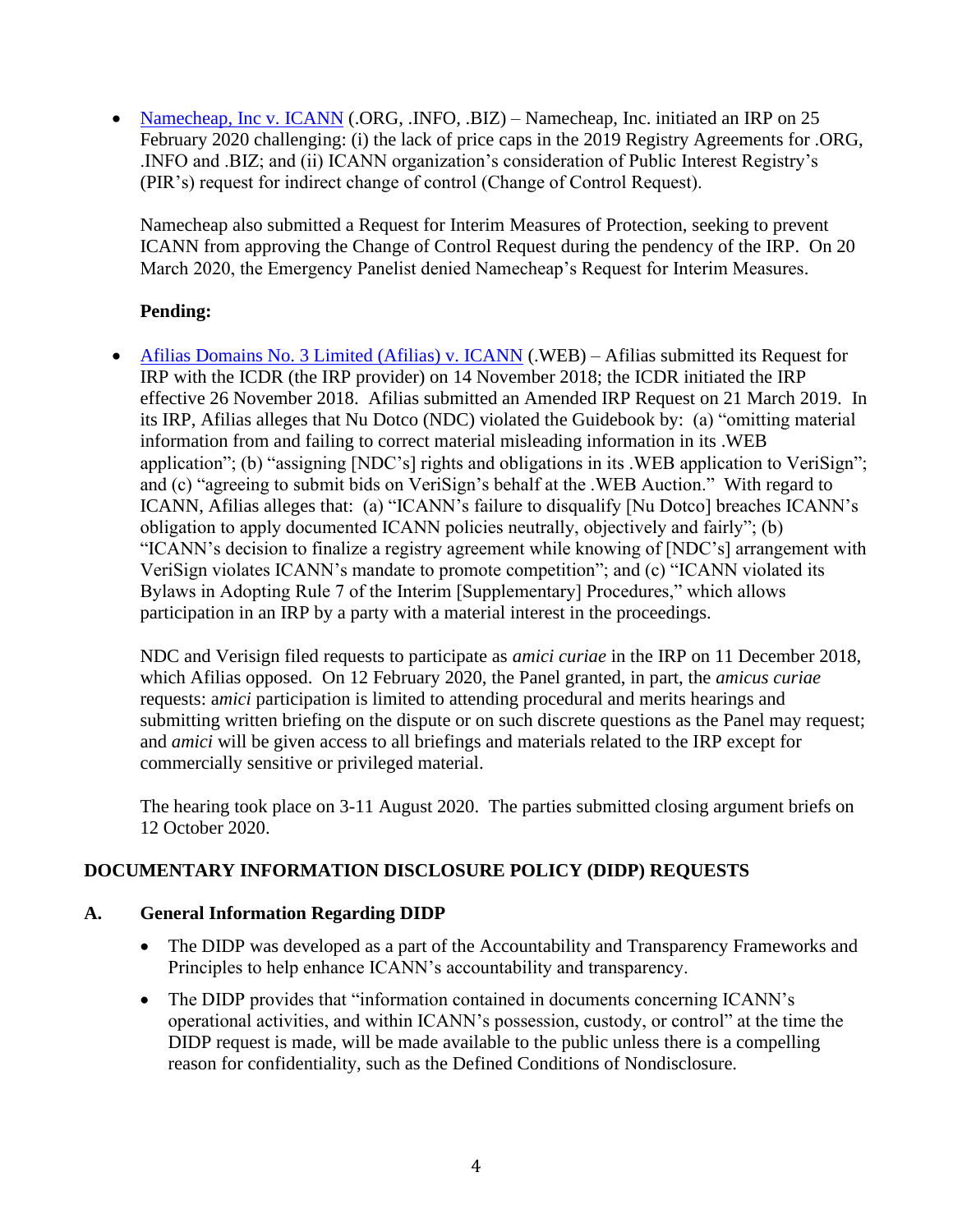• All DIDP requests and responses are posted at: [https://www.icann.org/resources/pages/governance/transparency-en.](https://www.icann.org/resources/pages/governance/transparency-en)

### **B. Information on Specific DIDP Requests**

#### **Number and Nature**

- From 23 October 2019 through 23 October 2020, ICANN org received seven DIDP requests and responsed to six DIDP Requests. There is one DIDP Request peding that was received on 20 October 2020 and that will be responded to before the 30 day response deadline.
- [Request 20191213-1:](https://www.icann.org/resources/pages/didp-20191213-1-ward-et-al-request-2020-01-14-en) Amy Ward, Mitch Stoltz, and Jacob Malthouse (13 December 2019) The DIDP Request sought disclosure of information in connection with the sale of the .ORG registry to the private equity firm Ethos Capital. The [DIDP Response](https://www.icann.org/en/system/files/files/didp-20191213-1-ward-et-al-response-12jan20-en.pdf) provided extensive and numerous links to publicly available material responsive to the Request.
- [Request 20200108-1:](https://www.icann.org/resources/pages/didp-20200108-1-petillion-request-2020-02-10-en) Flip Petillion on behalf of Namecheap Inc. (8 January 2020) The DIDP Request sought disclosure of information in connection with the negotiations pertaining to the reassignment, renewal and amendments of the .ORG, .BIZ and/or .INFO Registry Agreements and all documents relating to all economic studies, impact studies and other studies ICANN has commissioned, examined and/or performed with respect to competition and/or pricing of TLDs (in particular original TLDs (.COM, .NET, .ORG) and gTLDs that were delegated pursuant to ICANN Resolution 00.89 of 16 November 2000 (e.g., .BIZ, .INFO) and vertical integration between registries, registrars. The DIDP request also sought disclosure of information relating to the change of control of Public Interest Registry. The [DIDP Response](https://www.icann.org/en/system/files/files/didp-20200108-1-petillion-response-07feb20-en.pdf) provided extensive and numerous links to publicly available material responsive to the Request. The DIDP Response also explained that certain information was not appropriate for public disclosure pursuant to the DIDP Defined Conditions for Nondisclosure.
- [Request 20200214-1:](https://www.icann.org/resources/pages/didp-20200214-1-petillion-request-2020-03-17-en) Flip Petillion on behalf of Namecheap Inc. (14 February 2020) The DIDP Request sought disclosure of information in connection with the documents submitted to the California Attorney General and all communications with Public Internet Registry and/or third parties in regard to the proposed sale of Public Internet Registry to Ethos Capital. The [DIDP Response](https://www.icann.org/en/system/files/files/didp-20200214-1-petillion-response-15mar20-en.pdf) provided numerous links to publicly available material responsive to the Request. The DIDP Response also explained that certain information was not appropriate for public disclosure pursuant to the DIDP Defined Conditions for Nondisclosure.
- [Request 20200219-1:](https://www.icann.org/resources/pages/didp-20200219-1-palage-request-2020-03-24-en) Michael Palage (19 February 2020) The DIDP Request sought disclosure of information in connection with ICANN's decision to conduct ICANN67 Public Meeting, which was to be held in Cancún, Mexico, via remote participation-only. The [DIDP](https://www.icann.org/en/system/files/files/didp-20200219-1-palage-response-21mar20-en.pdf)  [Response](https://www.icann.org/en/system/files/files/didp-20200219-1-palage-response-21mar20-en.pdf) provided numerous links to publicly available material responsive to the Request. The DIDP Response also explained that certain information was not appropriate for public disclosure pursuant to the DIDP Defined Conditions for Nondisclosure.
- [Request 20200610-1:](https://www.icann.org/resources/pages/didp-20200610-1-kenyanito-request-2020-07-10-en) Ephraim Percy Kenyanito on behalf of ARTICLE 19 The DIDP Request sought disclosure of information on the steps undertaken with regard to the implementation of Workstream 2 Recommendation regarding the Ombudsman. The DIDP Response provided numerous links to publicly available material responsive to the Request. The [DIDP Response](https://www.icann.org/en/system/files/files/didp-20200610-1-kenyanito-response-10jul20-en.pdf) also explained that certain information was not appropriate for public